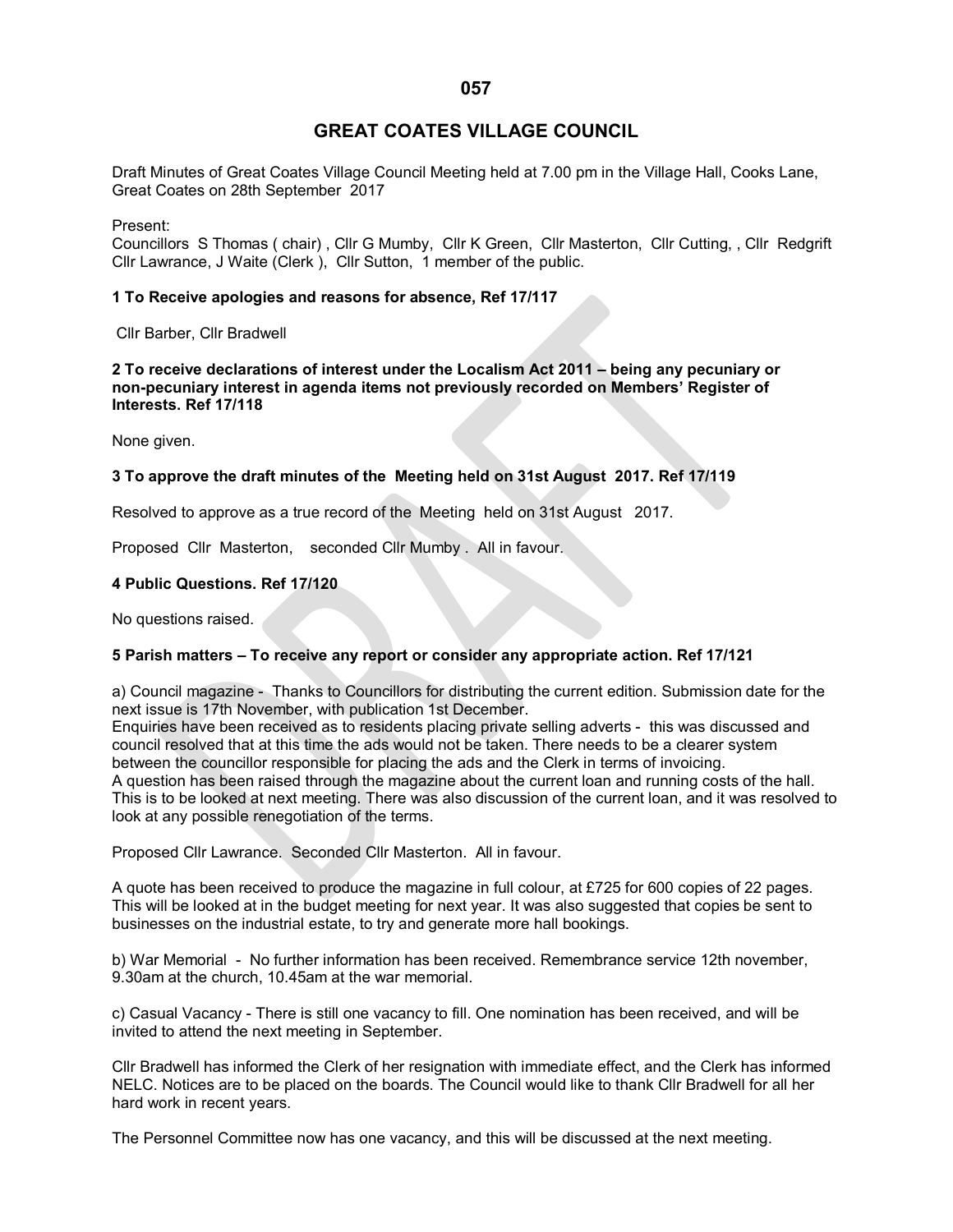**058**

d) Contract for the work on new suspended ceiling - work has now been completed.

An event will be organised on October 15th, from 2.00pm to 5.00pm, to allow everyone to see the work that has been carried out. Flyers and leaflets are to be distributed, and the event cost of £150 in total was agreed at the august meeting.

It was proposed to increase this by £100, to a total of £250.

Proposed Cllr Green. Seconded Cllr Mumby. All in favour.

All regular hirers will be contacted to see if they would like to be involved.

e) Grounds maintenance - The broken sign at the hall has now been fixed.

The quotes to clear the area on Allington Drive, Newbury Drive was discussed. 6 companies have been asked to quote for the work but only 2 have replied. Quote 1

The work will cost £456 plus VAT, and then  $£$  40 plus VAT to remove the cuttings. The cost to keep the area clear after this will be £28.50 plus VAT per hour.

Quote 2

The work to clear the area would cost  $£1000$ , inclusive of removing the cuttings and VAT.

Proposal to go with quote 1

Proposed Cllr Masterton. Seconded Cllr Green. All in favour.

The Council are to look into the possibility of giving this land back to the residents. NELC have been contacted about this.

## **6 Committee Reports. Ref 17/122**

Police - report circulated by email before meeting.

Cllr Sutton reported that the company whose lorries have been travelling through the village have been contacted and they are to make changes to the routes used.

Cllr Sutton has requested from NELC a review of street lighting on footpath 49, as concerns have been raised that the Meadowbank end of very poorly lit.

Freshney Forward meeting - scam are operating in this area, both letters and phone calls.Information to be put in next village magazine. The playpark at Wybers has been closed, a new site has been chosen, planning applied for and funding is to sort.

## **7 Clerks Report. Ref 17/123**

The village council website was discussed, as it is dated and the methods to update information are not straight forward. It was proposed to obtain quotes to look at improvements.

Proposed Cllr Green. Seconded Cllr Mumby . All in favour.

A copy of the NECL draft plan was circulated.

A reply has been sent regarding the Freedom Of Information request. A reply and the fee have not yet been received.

To approve the draft minutes of the Personnel Meeting held on 15th August 2017 - these were circulated via email.

Resolved to approve as a true record of the Meeting held on 15th August 2017.

Proposed Cllr Green. seconded Cllr Mumby . All in favour.